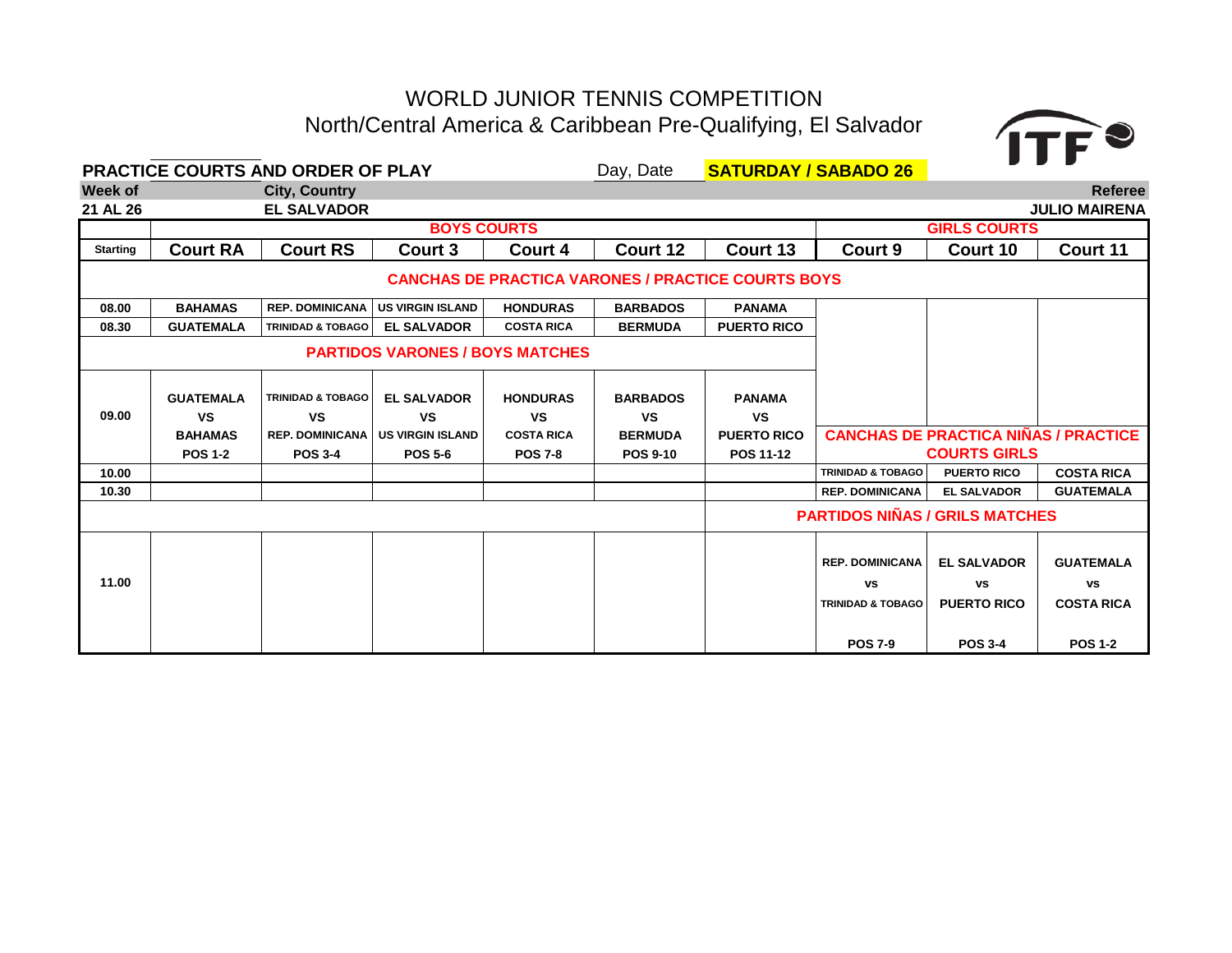### **PRELIMINARY ROUNDS**

### **GROUP A**

|            | GUA(1)            | <b>HON</b>    | TTO     | Points | Pos. | Pos 1-6 |            |
|------------|-------------------|---------------|---------|--------|------|---------|------------|
| GUA(1)     |                   | $3 - 0$       | $3 - 0$ |        |      |         |            |
| <b>HON</b> | $0 - 3$           |               | $2 - 1$ |        |      | GUA(41) |            |
| гто        | $0 - 3$           | $1 - 2$       |         |        |      |         | <b>GUA</b> |
|            | $1 \text{ vs } 3$ | 2 vs Perdedor |         |        |      | Bye     |            |

| <b>GROUP B</b> |            |         |               |            |        |      | <b>ESA (B2)</b> |            | $2 - 1$ |        |            |
|----------------|------------|---------|---------------|------------|--------|------|-----------------|------------|---------|--------|------------|
|                |            | ESA(2)  | <b>PUR</b>    | <b>DOM</b> | Points | Pos. |                 | <b>ESA</b> |         |        | Rd2 lose   |
|                | ESA(2)     |         | $1 - 2$       | $3-0$      |        |      | (C2)<br>BAH     | $2 - 1$    |         | Winner | <b>ESA</b> |
|                | <b>PUR</b> | 2-1     |               | $3 - 0$    |        |      |                 |            |         |        |            |
|                | <b>DOM</b> | $0 - 3$ | $0 - 3$       |            |        |      | <b>CRC (C1)</b> |            |         |        | <b>PUR</b> |
|                |            | . vs 3  | 2 vs Perdedor |            |        |      |                 | <b>CRC</b> |         |        |            |

|            | CRC(3)  | <b>BAH</b>                      | <b>SUR</b> | Points | Pos. | Bye             | $3 - 0$ |
|------------|---------|---------------------------------|------------|--------|------|-----------------|---------|
| CRC(3)     |         | $3 - 0$                         | $3 - 0$    | -      |      | <b>PUR</b>      |         |
| <b>BAH</b> | $0 - 3$ |                                 | $2 - 1$    |        | ∸    | <b>PUR (B1)</b> |         |
| <b>SUR</b> | $0 - 3$ | $\overline{\phantom{a}}$<br>1-2 |            |        |      |                 |         |

### **PLAY-OFF 1** p.1(1)







**Pos 7-9**

|            | <b>TTO</b> | <b>DOM</b> | <b>SUR</b> | Points | Pos. |
|------------|------------|------------|------------|--------|------|
| ΠО         |            |            | $2 - 1$    |        |      |
| <b>DOM</b> |            |            | $1 - 2$    |        |      |
| <b>SUR</b> | 1-2        | $2 - 1$    |            |        |      |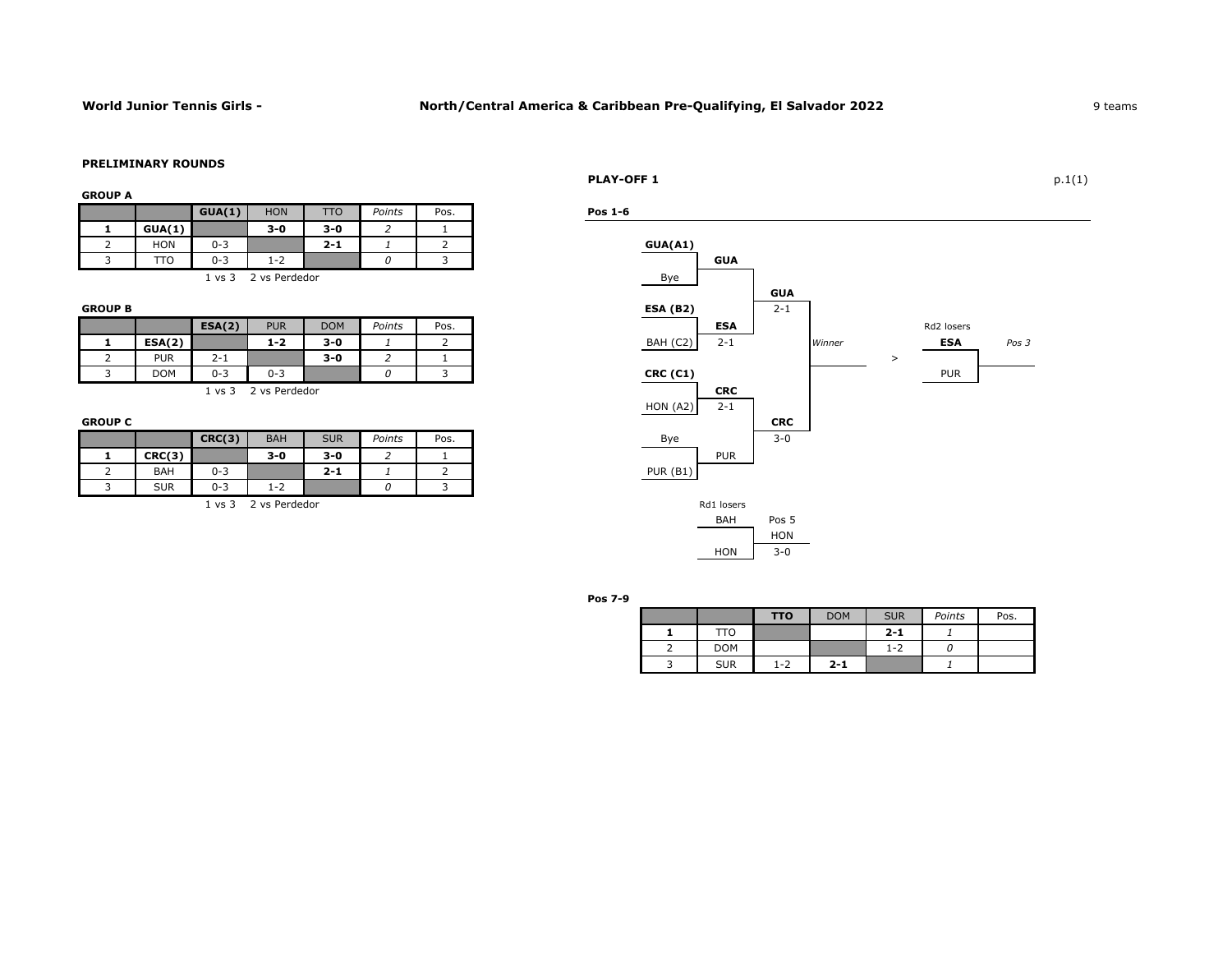## **World Junior Tennis Boys - 2022 North/Central America & Caribbean Pre-Qualifying, El Salvador**

| GROUP |  |
|-------|--|
|-------|--|

|                | $\mathbf{u}$ |                          |                                                      |            |        |      |
|----------------|--------------|--------------------------|------------------------------------------------------|------------|--------|------|
|                |              | GUA(1)                   | <b>PAN</b>                                           | <b>CRC</b> | Points | Pos. |
|                | 1 GUA(1)     |                          | $2 - 0$                                              | 3-0        |        |      |
| $\overline{2}$ | <b>PAN</b>   | በ-2                      |                                                      | 1-2        |        |      |
| $\overline{3}$ | <b>CRC</b>   | ი-<br>ت                  | $2 - 1$                                              |            |        |      |
|                |              | $\overline{\phantom{0}}$ | $\overline{\phantom{0}}$<br>$\overline{\phantom{a}}$ |            |        |      |

|                |             | DOM(2)                               | <b>BERM</b>      | ப⊾  | Points | Pos. |
|----------------|-------------|--------------------------------------|------------------|-----|--------|------|
|                | 1 DOM(2)    |                                      | $2 - 0$          | - פ |        |      |
| $\overline{2}$ | <b>BERM</b> | $\overline{\phantom{a}}$<br>∩–       |                  | د-0 |        |      |
| $\overline{3}$ | TC          | $\overline{\phantom{0}}$<br><u>_</u> | $3 - 0$          |     |        |      |
|                |             | $\cdots$ $\sim$                      | n and neaded and |     |        |      |

|                           | BAH(4)                          | <b>BAR</b> | <b>HON</b> | Points | Pos. |
|---------------------------|---------------------------------|------------|------------|--------|------|
| $1$ BAH $(4)$             |                                 | $3 - 0$    | 3-0        |        |      |
| $\sim$<br><b>BAR</b><br>∠ | $\overline{\phantom{0}}$<br>0-: |            | 1-2        |        |      |
| ਼।<br>HON<br>پ            | 0-:<br>∽                        | 2-1        |            |        |      |

|                 |            | ESA(3)   | <b>PUR</b>               | USV | <b>SUR</b> | Points | Pos. |
|-----------------|------------|----------|--------------------------|-----|------------|--------|------|
|                 | $1$ ESA(3) |          | 2-0                      | 3-0 | 3-0        |        |      |
| $\overline{2}$  | <b>PUR</b> | $0 - 2$  |                          | 0-3 | $2 - 1$    |        |      |
| $\overline{3}$  | <b>USV</b> | 0-3      | 3-0                      |     | 2-0        |        |      |
| $\overline{14}$ | <b>SUR</b> | O-:<br>- | $\overline{\phantom{a}}$ | 0-2 |            |        |      |

1 vs 3 Ganador vs Perdedor

2 vs 4 Ganador vs Perdedor



## **FINAL STANDINGS**

| 9H<br>. | 10tł | 11th | ຳ+<br>ᅩㄥ |
|---------|------|------|----------|
|         |      |      |          |

| ۹t۲<br>ษต | nth.<br>. | ⊥1th | $7 + h$ | .3th |
|-----------|-----------|------|---------|------|
|           |           |      |         |      |

13 teams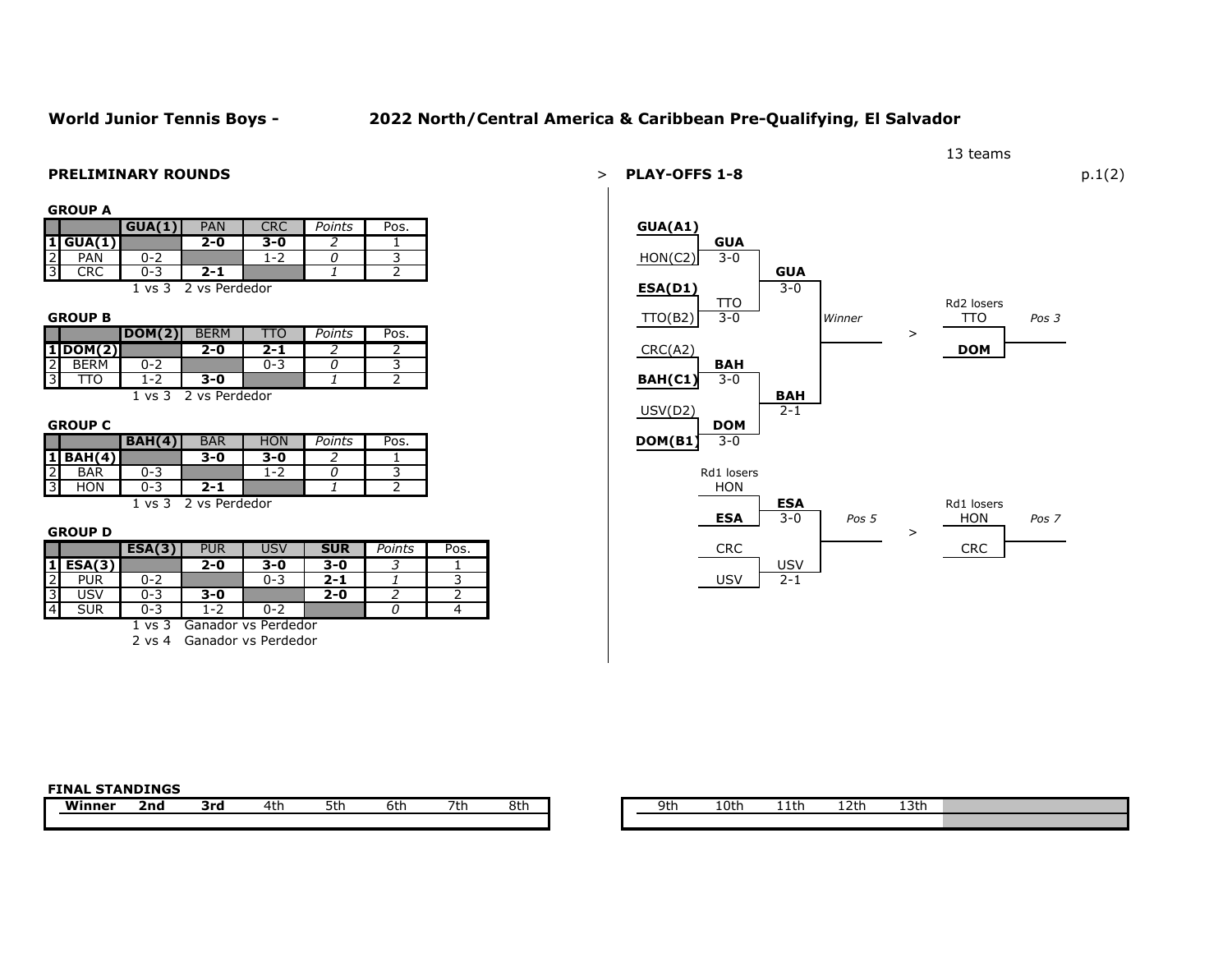# **World Junior Tennis Boys - 2022 North/Central America & Caribbean Pre-Qualifying, El Salvador**

13 teams

## **PLAY-OFF 9-13** p.2(2)



### **FINAL STANDINGS**

| 8th |
|-----|
|     |

| ີ<br>יי<br>╯ч | .<br>. .<br>. | . .<br><br>---- | 11 H<br>. .<br>----<br>---- | יודי<br>--- |  |
|---------------|---------------|-----------------|-----------------------------|-------------|--|
|               |               |                 |                             |             |  |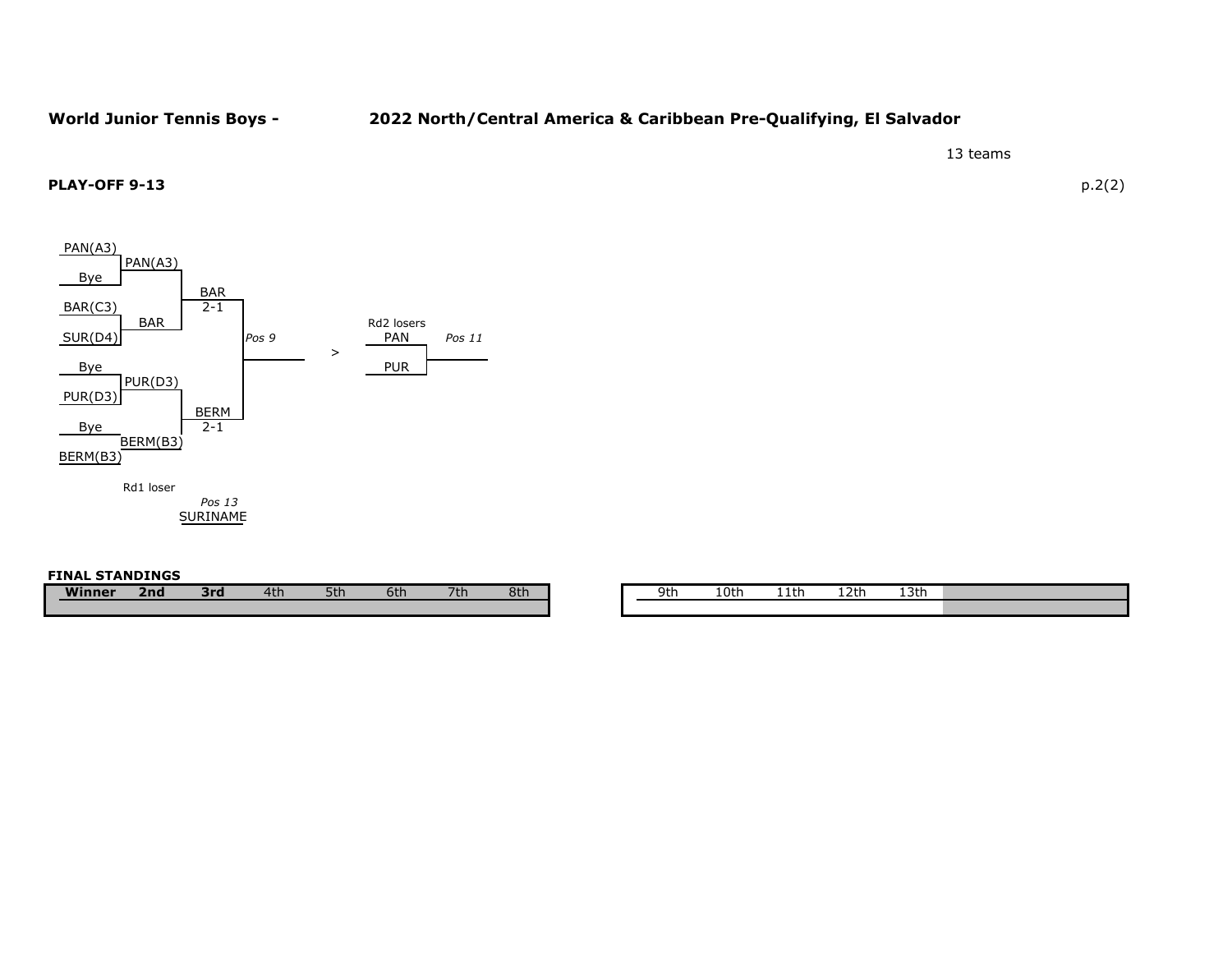# **2022 North Central America & Caribbean Pre-Qualifying WJT**

*ITF Junior Team Competitions*

**Matches of Friday 25/2/2022**



| Week of<br>21 FEB 2022 | City, Country<br>Santa Tecla, ESA |                                   |              |                    | <b>ITF Referee</b><br>Julio Mairena |
|------------------------|-----------------------------------|-----------------------------------|--------------|--------------------|-------------------------------------|
| Court                  |                                   | WJT Boys (B14) - 1st-8th Play-off |              |                    |                                     |
|                        |                                   |                                   | 25 Feb 20221 |                    |                                     |
| Rafael                 | <b>GUATEMALA</b>                  | - TRINIDAD & TOBAGO               |              | $3-0$              |                                     |
| MS <sub>2</sub>        | 1   MARTINI, Gianluigi            | - CHAPMAN, Jordell                |              | $6 - 46 - 3$       | (1:25)                              |
| MS1                    | 2 COTOM, Ronaldo                  | - DALLA COSTA, Kale               |              | $6 - 27 - 6(4)$    | (1:40)                              |
| <b>MD</b>              | 3 HERRARTE, Mateo                 | - CHAPMAN, Jordell                |              | $6 - 24 - 610 - 8$ | (1:16)                              |
|                        | MARTINI , Gianluigi               | RAHAMAN, Daniel                   |              |                    |                                     |

| Court           | WJT Boys (B14) - 1st-8th Play-off |                      |              |                   |        |
|-----------------|-----------------------------------|----------------------|--------------|-------------------|--------|
|                 |                                   |                      | 25 Feb 20221 |                   |        |
| Randy           | BAHAMAS                           | - DOMINICAN REPUBLIC |              | $2 - 1$           |        |
| MS <sub>2</sub> | 1   MCCARTNEY, William            | - GUERRERO, Isaac    |              | $6 - 37 - 6(1)$   | (2:17) |
| MS1             | 2 MACTAGGART, Jackson             | - CORDOBA, Marcos    |              | $6 - 42 - 60 - 6$ | (2:00) |
| <b>MD</b>       | 3 CARROLL, Jerald                 | - CORDOBA, Marcos    |              | $6 - 36 - 2$      | (1:00) |
|                 | MACTAGGART, Jackson               | GUERRERO, Isaac      |              |                   |        |

| Court           | WJT Boys (B14) - 1st-8th Play-off |                       |             |          |         |
|-----------------|-----------------------------------|-----------------------|-------------|----------|---------|
|                 |                                   |                       | 25 Feb 2022 |          |         |
| Court 3         | <b>HONDURAS</b>                   | - EL SALVADOR         |             |          | $0 - 3$ |
| MS <sub>2</sub> | 1   MATUTE, Eduardo               | - CARBALLO, Barack    |             | $4-62-6$ | (1:35)  |
| MS1             | 2 BUSTAMANTE, Adrian Mateo        | - SCHAEUFFLER, Matias |             | $4-60-6$ | (1:07)  |
| <b>MD</b>       | 3 BUSTAMANTE, Adrian Mateo        | - CARBALLO, Barack    |             | $4-63-6$ | (1:14)  |
|                 | GOM, Julio                        | SCHAEUFFLER, Matias   |             |          |         |

| Court           | WJT Boys (B14) - 1st-8th Play-off |                     |             |                    |        |
|-----------------|-----------------------------------|---------------------|-------------|--------------------|--------|
| Court 4         | COSTA RICA                        | - US VIRGIN ISLANDS | 25 Feb 2022 | $1 - 2$            |        |
| MS <sub>2</sub> | 1   MORA, Alberto                 | - NELTHROPP, Rohan  |             | $6 - 46 - 2$       | (1:23) |
| MS1             | 2 GARNIER, Julian                 | - ALFRED, Yared     |             | $2 - 64 - 6$       | (1:29) |
| <b>MD</b>       | 3 GARNIER, Julian                 | - ALFRED, Yared     |             | $6 - 01 - 68 - 10$ | (1:19) |
|                 | MORA, Alberto                     | ODOM, Ozzie         |             |                    |        |

| Court           | WJT Girls (G14) - 1st-6th Play-off |                       |              |                 |        |
|-----------------|------------------------------------|-----------------------|--------------|-----------------|--------|
| Court 9         | BAHAMAS                            | - HONDURAS            | 25 Feb 20221 | $O - 3$         |        |
| WS <sub>2</sub> | 1 CLARKE, Sarai                    | - KAFATI, Arianna     |              | $5-70-6$        | (1:30) |
| WS1             | 2 FERGUSON, Breann                 | - SUCROVICH, Alyssa   |              | $2 - 66 - 7(8)$ | (1:30) |
| <b>WD</b>       | 3 CLARKE, Sarai                    | - ALVARADO, Ana Belen |              | $5-71-6$        | (1:22) |
|                 | FERGUSON, Breann                   | SUCROVICH, Alyssa     |              |                 |        |